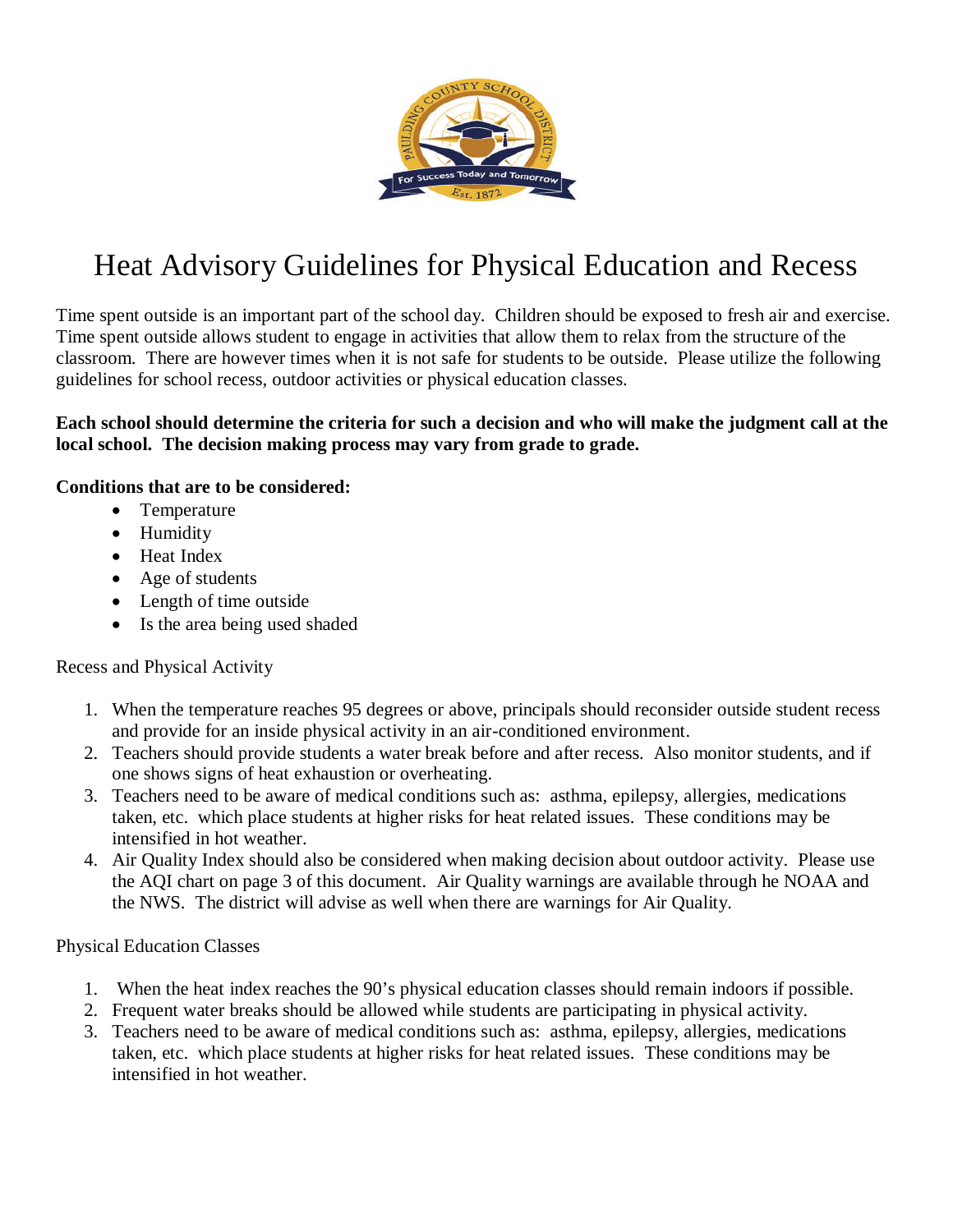

## Cold Weather Advisory Guidelines for Physical Education and Recess

Time spent outside is an important part of the school day. Children should be exposed to fresh air and exercise. Time spent outside allows student to engage in activities that allow them to relax from the structure of the classroom. There are however times when it is not safe for students to be outside. Please utilize the following guidelines for school recess, outdoor activities or physical education classes.

### **Each school should determine the criteria for such a decision and who will make the judgment call at the local school. The decision making process may vary from grade to grade.**

### **Conditions that are to be considered:**

- Temperature
- Humidity
- Heat Index
- Age of students
- Length of time outside
- Adequacy of the clothing being worn

Recess and Physical Activity/Physical Education Classes

- 1. When properly clothed, elementary aged students can participate in an outdoor environment in most weather conditions. Increased caution should be displayed when temperatures fall below 40 degrees including wind chill.
- 2. When the temperature and wind chill fall below 35 degrees, students will remain indoors. Please use the wind chill chart on page 3.
- 3. Each year students and parents should be reminded of the school scold weather guidelines, along with reminders about dressing appropriately for weather conditions,
- 4. Temperature considerations and suggested dress:

| Below 60 degrees | jacket and or long sleeves recommended                |
|------------------|-------------------------------------------------------|
| Below 50 degrees | coat and long pants recommended                       |
| Below 40 degrees | gloves and hats along with previously mentioned items |
| Below 35 degrees | indoor recess and PE classes                          |

5. Schools should try and honor reasonable parent requests or a reasonable request to allow students to stay indoors. Requests based on health conditions will be honored. Specifically asthmatic children may need special accommodation for their needs during cold weather. The school should work with the parent on a plan for when the child is unable to participate in outdoor activity.